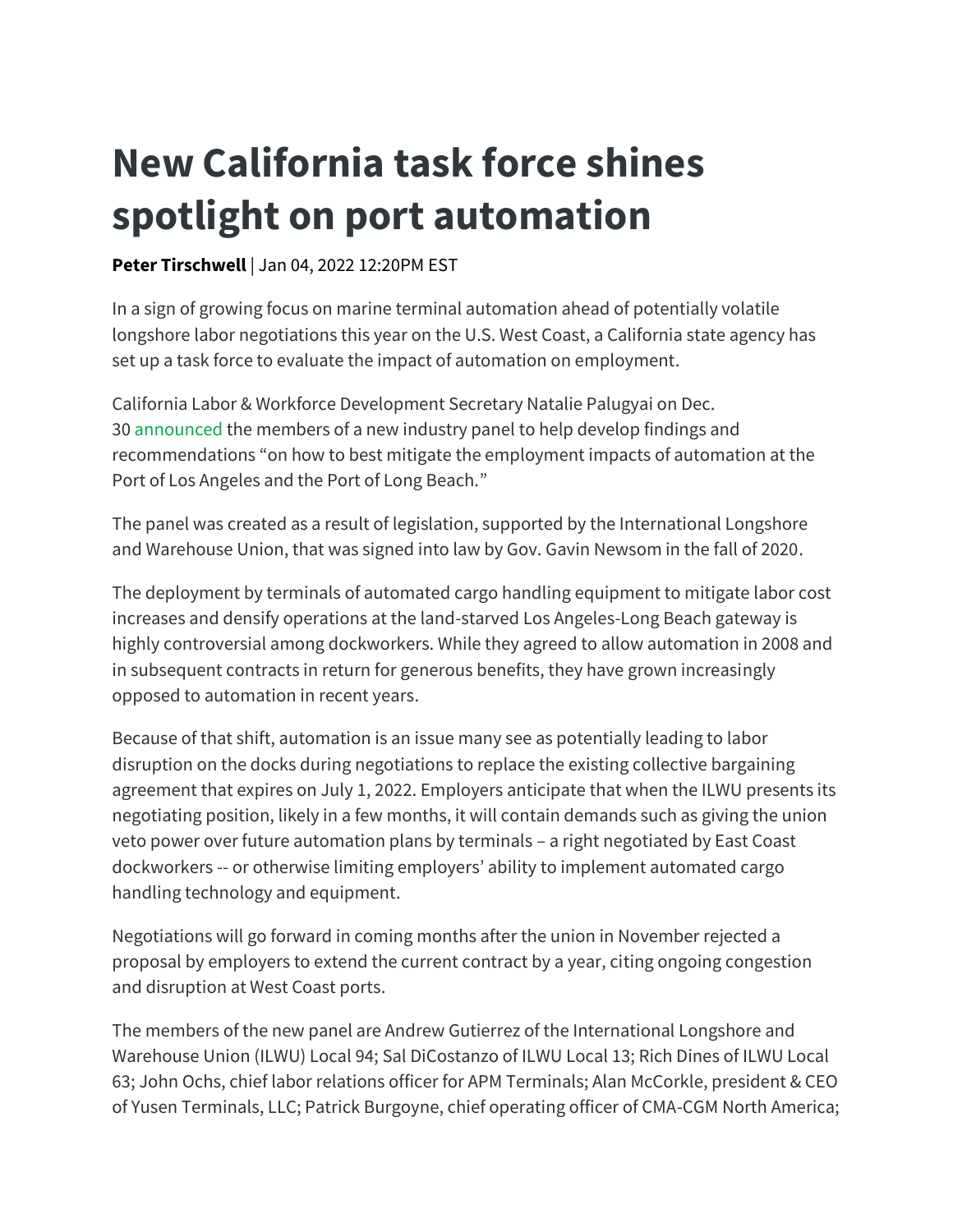Gene Seroka, executive director of the Port of Los Angeles, and Mario Cordero, executive director of the Port of Long Beach.

It is an open question how much influence the panel's recommendations will have given that the ability of terminals to automate has long been determined at the negotiating table and not within state government. The legislation requires the panel to issue its findings and recommendations no later than July 1, 2023, a full year after the next contract would be implemented.

## **Panel a new lever for union to fight automation**

The creation of the panel, which the ILWU supported, is an example of how the union has been increasingly determined to fight automation outside the confines of a contract that allows employers to automate. For example, in 2019, ILWU members in Southern California led a vocal effort to persuade the Port of Los Angeles Board of Harbor Commissioners to stop APM Terminals from implementing automation in a portion of its Pier 400 facility. APM Terminals had the right to automate based on the collective bargaining agreement in place between the ILWU and the Pacific Maritime Association, which represented terminals in longshore labor negotiations, but the union sought, unsuccessfully, to have the harbor commissioners vote to deny what would normally have been a routine construction permit.

Similarly last spring, the union [issued a press release](https://nam11.safelinks.protection.outlook.com/?url=https%3A%2F%2Fwww.ilwu13.com%2Fcomponent%2Fcontent%2Farticle%2F18-posts%2F6748-5-18-2021-ilwu-news-release-on-tti-automation%3FItemid%3D101&data=04%7C01%7Csusanne.stirling%40calchamber.com%7C0160b72764ad4d79778608d9cfaa7735%7Ca7abc4f7450941ba980af561a25182bc%7C0%7C0%7C637769153323068972%7CUnknown%7CTWFpbGZsb3d8eyJWIjoiMC4wLjAwMDAiLCJQIjoiV2luMzIiLCJBTiI6Ik1haWwiLCJXVCI6Mn0%3D%7C3000&sdata=8pVT64OAoaUDNP9iAEYjAdmdHHrVfH9WkRXuahGX3xE%3D&reserved=0) protesting plans by Total Terminals International (TTI) terminal at the Port of Long Beach, which is 80% owned by MSC, to initiate a long-term automation plan, saying the employer "needs to remember that the ports exist for the benefit of the U.S. and local economies, not the destruction of jobs and maximum extraction of foreign profit."

A separate California bill supported by the ILWU as originally introduced, but not passed, would have empowered the State Lands Commission to approve the use of automated technology on a case-by-case basis. In Washington state, a bill was signed last year prohibiting the purchase of fully automated container handling equipment using funds made available to ports for purchasing zero or near-zero emissions equipment.

## **Employers paid dearly for right to automate**

The employers see automation differently. From their perspective, the total value of the wages and benefits agreed to in the 2008 contract in return for the ILWU's agreement to allow automation will have amounted to roughly \$800 million through the end of the current